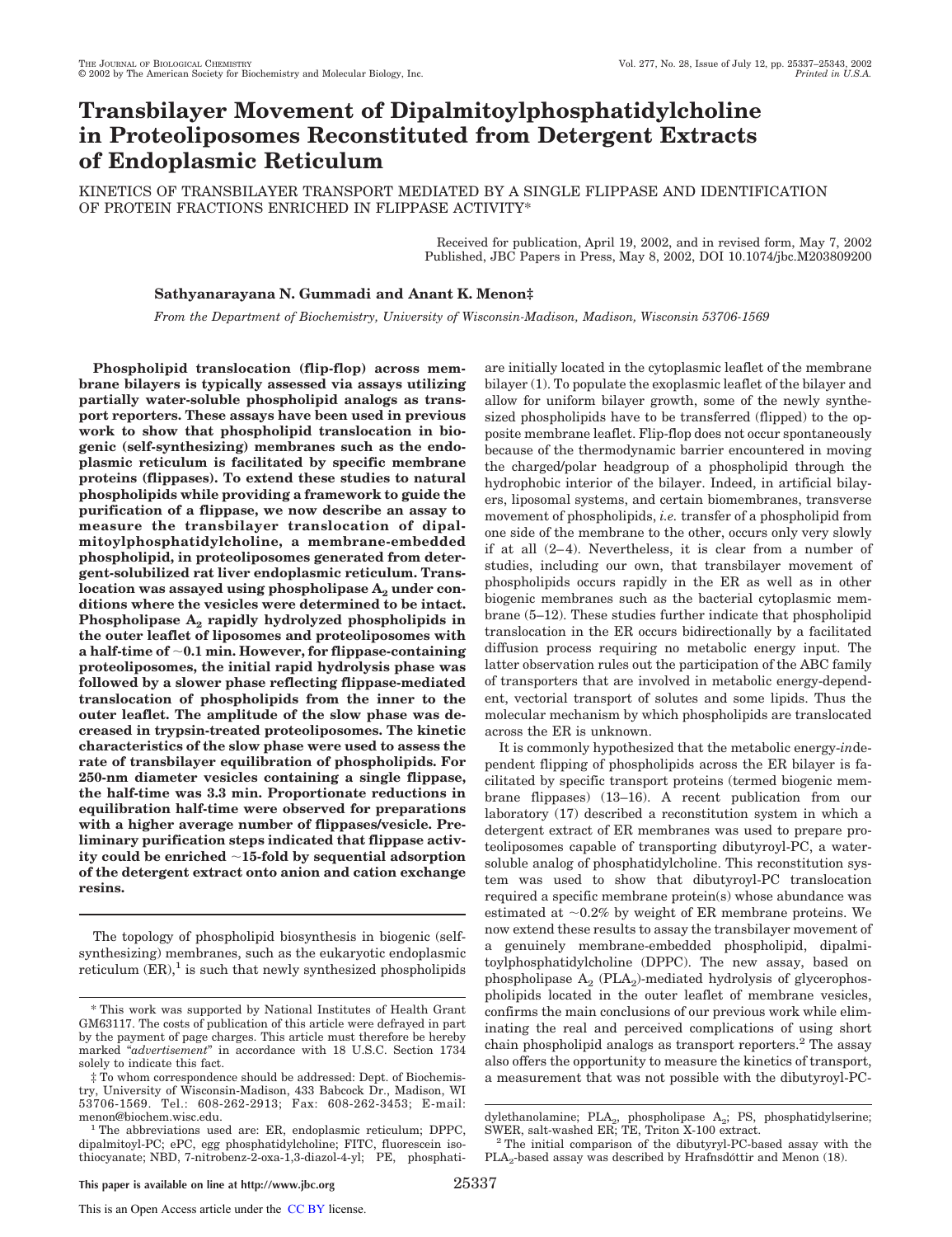based assay. Thus we report on the requirement for a specific, trypsin-sensitive ER protein(s) to translocate DPPC as well as on the rate at which DPPC equilibrates between the inner and outer leaflets of vesicles equipped with a single translocator/ flippase. We conclude by using our assay procedures to show that flippase activity can be readily enriched by biochemical fractionation of the ER detergent extract, thus laying the groundwork for eventual purification of the transporter.

## EXPERIMENTAL PROCEDURES

 $Materials—$ L- $\alpha$ -Dipalmitoyl-[<sup>3</sup>H]phosphatidylcholine (~80 Ci/mmol) and <sup>D</sup>-[2-3H]mannose (20 Ci/mmol) were from American Radiolabeled Chemicals, Inc. Frozen rat livers were purchased from Pel-Freez Biologicals. SM-2 Bio-Beads for detergent removal and all chemicals required for SDS-PAGE were purchased from Bio-Rad Laboratories. UL-TROLTM grade Triton X-100 and CM-Sepharose fast flow resin were purchased from Calbiochem. Egg phosphatidylcholine (ePC), phosphatidylethanolamine (PE), phosphatidylserine (PS), PLA<sub>2</sub> from *Naja naja* venom, FITC-dextran (molecular mass  $\sim$  4,300 Da) and routine chemicals were obtained from Sigma Chemical Co. unless otherwise specified. Silica 60 thin layer chromatography (TLC) plates were from EM Science. All chemicals were analytical grade unless otherwise specified.

*Preparation of Salt-washed ER (SWER) Microsomes—*Rough ER microsomes were isolated from rat liver homogenates and stripped of peripheral proteins by salt washing as described previously (17). Commercially available frozen rat livers were used for this purpose. The SWER preparations were resuspended in 0.25 M sucrose, 50 mM HEPES-NaOH, pH 7.5, at a protein concentration of  $\sim$ 20–25 mg/ml. Aliquots  $(0.5 \text{ ml})$  were stored frozen at  $-80 \text{ °C}$  and thawed rapidly in a 30 °C water bath before use. The yield of SWER was  $\sim$ 120 mg/g, wet weight, of liver.

*Preparation of a Triton X-100 Extract (TE) of SWER Membranes—* TEs were prepared freshly for every experiment by mixing equal volumes of SWER and solubilizing buffer (50 mm HEPES-NaOH, pH 7.5, 200 mM NaCl, 2% (w/v) Triton X-100). The mixture was incubated for 30–60 min on ice with occasional pipette mixing before being centrifuged in a TLA 100.2 rotor at 70,000 rpm  $(175,000 \times g)$  for 30 min. The clear supernatant (TE) was removed carefully using a Pasteur pipette without disturbing the fluffy surface of the pellet of Triton-insoluble material. The TE was placed on ice until use for chromatography or vesicle reconstitution. The TE typically contained  $\sim 65\%$  SWER protein.

*Reconstitution Protocol—*Proteoliposomes were prepared from a mixture of TE (or TE-derived chromatographic fractions) and Triton X-100 solubilized ePC. Protein-free liposomes were prepared similarly from Triton X-100-solubilized ePC alone or ePC supplemented with other phospholipids or a lipid extract of SWER. The mixtures were supplemented with [<sup>3</sup>H]DPPC to a concentration of  $\sim$ 1.25  $\mu$ Ci of [<sup>3</sup>H]DPPC/  $\mu$ mol of ePC. Briefly, ePC and [<sup>3</sup>H]DPPC were dried under nitrogen in a glass screw cap tube, and the dried residue was dissolved in reconstitution buffer (10 mM HEPES-NaOH, pH 7.5, 100 mM NaCl, 1% (w/v) Triton X-100). TE or TE-derived fractions were added as specified to yield 2 ml of sample in reconstitution buffer at a phospholipid concentration of 4.5 mM. Different amounts of TE were used to generate proteoliposomes with different protein/phospholipid ratios. The samples were then treated with SM-2 Bio-Beads as described previously (17–19) to remove the Triton X-100 and generate liposomes or proteoliposomes. The vesicles were collected by centrifugation in a TLA 100.3 rotor for 45 min at 80,000 ( $\sim$ 230,000  $\times$  *g*) rpm and 4 °C, resuspended in HS buffer (10 mM HEPES-NaOH, pH 7.5, 100 mM NaCl), and centrifuged again as described above. The washed vesicles were suspended in HS buffer, and transport assays were carried out the same day. Protein recovery in the reconstituted vesicles was  $~50\%$ ; lipid recovery was 70%.

*Transport Assay—*Transbilayer translocation of [3H]DPPC in reconstituted vesicle preparations was measured by determining the accessibility of the lipid to exogenously added  $\text{PLA}_2$  (for a schematic illustration of the assay, see Fig. 1). Suspensions of [3H]DPPC-containing reconstituted vesicles were adjusted to a concentration of 0.1 mM phospholipid, supplemented with  $CaCl<sub>2</sub>$  (5 mm final) and NaCl (180 mm final), then incubated with  $PLA_2$  from *N. naja* venom  $(\sim 1 \text{ unit/}\mu\text{l})$  at 30 °C for different periods of time. The total assay volume was 30  $\mu$ l. Hydrolysis was stopped by adding EGTA  $(30 \mu)$  from a 120 mm stock solution) and 40  $\mu$ l of water. Phospholipids were immediately extracted according to the procedure of Bligh and Dyer (20) and analyzed by TLC on silica 60 plates using chloroform, methanol, and 28% ammonia

(65:25:5, by volume) as the solvent system. Radioactivity on the TLC plate was detected and quantitated with a Berthold LB 2842 TLC scanner. Samples in which buffer was used instead of  $\text{PLA}_2$ , or EGTA and buffer were added before the addition of  $\text{PLA}_2$ , were used as controls. In addition, vesicles were disrupted by adding 0.5% Triton  $X-100$  before the addition of  $PLA_2$  to determine maximum hydrolysis. The extent of hydrolysis was determined as (lyso-[3H]PC)/(lyso-[3H]PC  $+$  [ ${}^{3}$ H]DPPC).

*Protease Treatment—*[ <sup>3</sup>H]DPPC-containing proteoliposomes were prepared from a mixture of ePC, [3H]DPPC, and TE such that the protein/phospholipid ratio was  $<60$  mg/mmol. The reconstituted vesicles (suspended in HS at a concentration of  $\sim$ 1 mM phospholipid) were treated with trypsin (0.3–0.9 mg/ml final concentration as specified) at room temperature for 30 min. The reaction was stopped by adding 0.6–1.8 mg/ml trypsin inhibitor (in proportion to the amount of trypsin used). Parallel samples were mock-treated with HS buffer instead of trypsin or by adding trypsin inhibitor together with trypsin. Trypsintreated and mock-treated samples were assayed as described above for their ability to translocate [3H]DPPC.

*Vesicle Integrity—*Vesicle integrity was monitored by determining the extent of leakage of soluble reporters trapped within the vesicles. The leakage of radiolabeled reporters such as [3H]mannose and [ <sup>3</sup>H]inulin was determined as described previously (17, 18). Additional tests were conducted using the fluorescent molecule FITC-dextran (molecular mass  $\sim$  4,300 Da) trapped at self-quenching concentrations within the vesicles. Leakage of FITC-dextran results in dequenching and a consequent increase in fluorescence. Vesicles were reconstituted in the presence of 0.1 mM FITC-dextran and washed by centrifugation to remove nonenclosed FITC-dextran. FITC-dextran-containing vesicles were treated with  $\rm{PLA}_2$  to measure [3H]DPPC transport. Mocktreated samples were used as controls. After  $\text{PLA}_2$  treatment for different periods of time, the vesicles were diluted with HS buffer, and FITC-dextran fluorescence was measured using an Aminco spectrofluorometer set at an excitation wavelength of 465 nm and an emission wavelength of 543 nm. Total FITC-dextran fluorescence in the sample was determined after treating the vesicles with 0.5% Triton X-100 to release all of the trapped fluorescent reporters. The percent leakage of FITC-dextran was determined as  $\sim (F_t - F_0)^* 100/(F_T - F_0)$  where  $F_t$  is fluorescence (arbitrary units) of samples treated with  $\text{PLA}_2$  for time *t*,  $F_{0}$  is fluorescence of mock-treated samples, and  $F_{T}$  is total fluorescence determined after Triton X-100 permeabilization.

*Chromatographic Enrichment of Flippase Activity—*TE and TE-derived fractions were fractionated on DE52 and CM-Sepharose. Detergent (1% Triton X-100) was present in all buffers. Samples were dialyzed to adjust to buffer and salt conditions determined to be optimal for column binding. Samples to be fractionated on DE52 were adjusted to 20 mM Tris-HCl, pH 8.0, 25 mM NaCl, 1% Triton X-100; samples for CM-Sepharose were adjusted to 20 mM citrate buffer, pH 4.0, 25 mM NaCl, 1% Triton X-100. Binding was carried out in batch mode with end-over-end mixing for 2 h. Supernatant solutions containing unbound material were separated from the resin by centrifugation and tested for flippase activity after dialysis (to adjust salt to 100 mM) and reconstitution.

Flippase activity was calculated first by determining the extent, *x*, of [ <sup>3</sup>H]DPPC hydrolysis beyond that seen in liposomes, *i.e.* the amplitude of the second phase of the hydrolysis time course shown in Fig. 2*B*, and second, by normalizing the result to the protein/phospholipid ratio, *r*. Thus, specific activity  $= x/r$ . The total activity was calculated by multiplying the specific activity by the total amount of protein.

*Analytical Methods—*Phospholipids were quantitated by measuring lipid phosphorus (21). Protein content was determined with the micro-BCA protein assay reagent kit from Pierce Chemical Co. In the case of proteoliposomes, especially those with a low protein/phospholipid ratio, samples were delipidated, precipitated, and dissolved in 1% SDS before protein measurement (17, 18, 22). All lipid and protein estimations were performed in duplicate. All experiments were performed in duplicate unless mentioned otherwise. Proteins were analyzed by SDS-PAGE.

## RESULTS

*PLA<sup>2</sup> -based Assay to Measure Transbilayer Movement of Phospholipids—*The assay is illustrated in Fig. 1. Glycerophospholipids located in the outer leaflet of a membrane vesicle are susceptible to hydrolysis by exogenously added  $\text{PLA}_2$ . In the absence of any transbilayer transport as in liposomes, all phospholipids in the outer leaflet are expected to be converted to lysophospholipids and fatty acids by  $\text{PLA}_2$ , whereas phospho-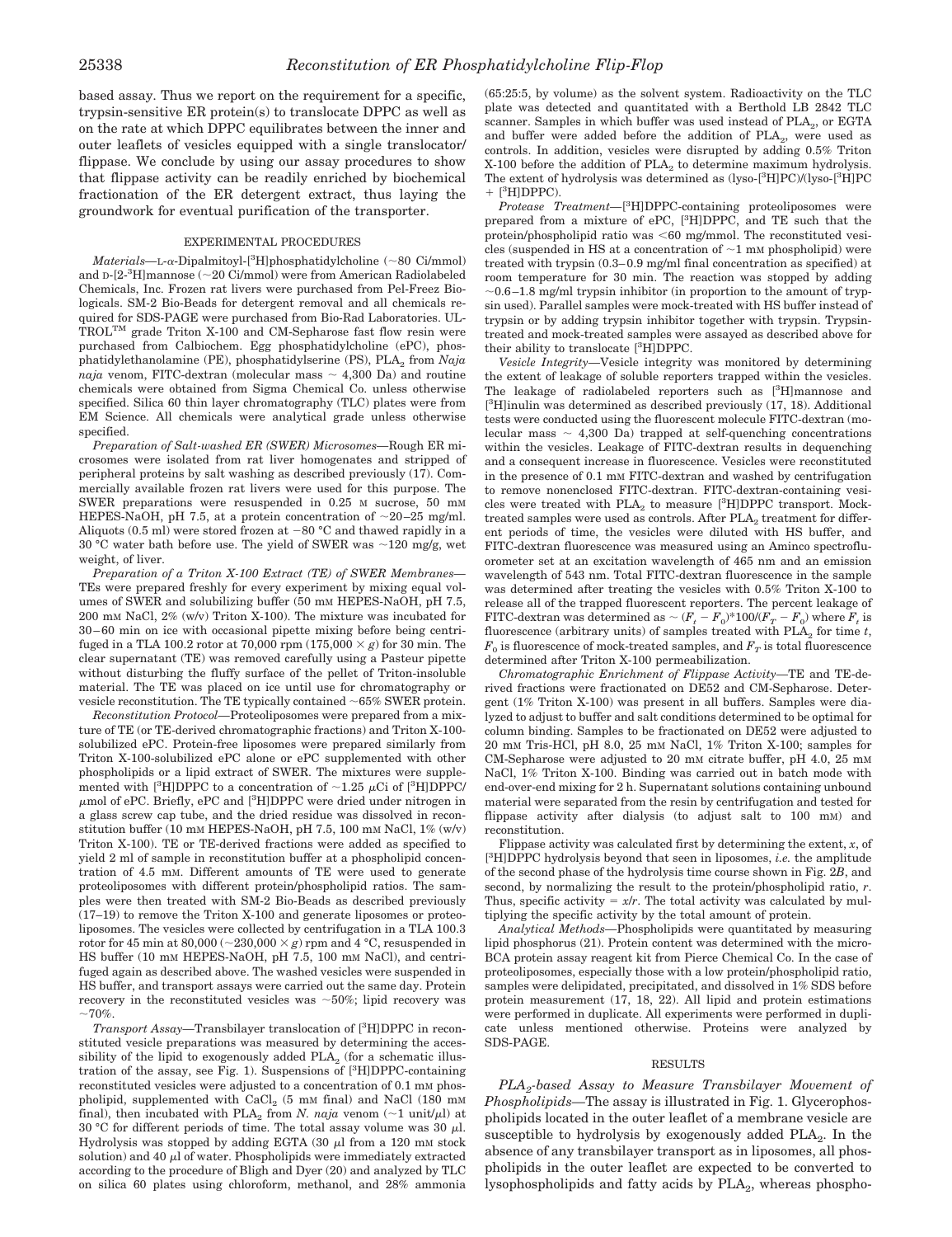

FIG. 1. **Flippase assay using reconstituted vesicle preparations and PLA<sup>2</sup> .** Shown is a schematic representation of the assay. PLA<sup>2</sup> hydrolyzes the *sn*-2 ester of glycerophospholipids in the outer leaflet of membrane vesicles to yield lysophospholipid and fatty acid, products that are readily distinguished from intact phospholipids by TLC. In large unilamellar liposomes,  $\text{PLA}_2$  would be expected to hydrolyze  $~60\%$  of the total phospholipid, *i.e.* the proportion of phospholipids residing in the outer leaflet. If the vesicles are equipped with a flippase capable of facilitating bidirectional phospholipid translocation, then 100% of the phospholipids will be hydrolyzed as inner leaflet lipids are flipped out and become accessible to  $\text{PLA}_2$  (outer leaflet lysophospho $lipid + fatty acid complexes are presumed to be flipped in to compen$ sate). Because lysophospholipids and fatty acids associate loosely, the membrane bilayer structure is preserved despite  $\text{PLA}_2$  treatment, and the membrane permeability barrier is unaffected as seen by retention of fluid phase vesicle content markers.

lipids in the inner leaflet will be protected from hydrolysis. For unilamellar liposomes of  $\sim$ 250-nm diameter, up to 60% of the total phospholipid is expected to be hydrolyzed (23). If the vesicles contain a flippase capable of facilitating bidirectional translocation of phospholipids, then the extent of hydrolysis is expected to increase to 100% as inner leaflet lipids are flipped to the outer leaflet and become accessible to  $\rm{PLA}_2$  (outer leaflet lysophospholipids fatty acid complexes are presumed to be flipped to the inner leaflet to compensate (24)). Because both  $\operatorname{products}$  of  $\operatorname{PLA}_2$  cleavage (the lysophospholipid and fatty acid) remain in the membrane, the vesicles remain structurally intact and retain their permeability barrier (see below). Indeed, stoichiometric mixtures of lysophospholipids and fatty acids are known to form bilayer structures when dispersed in aqueous media, suggesting that despite the lack of covalent linkage, the lysophospholipid and fatty acid remain associated or pack together in such a way as to form a bilayer membrane (25).

*Extent of PLA<sup>2</sup> -mediated [3H]DPPC Hydrolysis in Liposomes and Proteoliposomes—*When ePC vesicles prepared with trace amounts of  $[{}^3H]$ DPPC were treated with PLA<sub>2</sub>, roughly half of the  $[{}^{3}H]DPPC$  was converted to lyso- (monoacylated)  $[{}^{3}H]PC$ and palmitic acid in the outer leaflet (Fig.  $2A$ ,  $\Box$ ). The time course of hydrolysis could be well described by a single exponential function, with a half-time of  $\sim 0.1$  min to reach a plateau value of  $\sim$ 45–50% hydrolysis. Similar time courses were seen with ePC vesicles containing ER lipids (comparable with the amount of phospholipid in 100  $\mu$ l of a TE of SWER (see below); Fig. 2*A*, ●), ePC vesicles containing a mixture of PS and PE (5 mol% each; Fig.  $2A$ ,  $\Diamond$ ), and ePC vesicles that had been subjected to multiple freeze-thaw cycles, followed by extrusion through a  $0.2$ - $\mu$ m filter (data not shown). We conclude that the liposome preparations are unilamellar and that only those



FIG. 2. **Extent of phospholipid hydrolysis in PLA<sub>2</sub>-treated liposomes and proteoliposomes.** *A*, time course of [3H]DPPC hydrolysis in PLA<sub>2</sub>-treated liposomes prepared from mixtures of [<sup>3</sup>H]DPPC and  $ePC$  ( $\Box$ ),  $ePC$  supplemented with a Bligh-Dyer lipid extract corresponding to 100  $\mu$ l of TE ( $\bullet$ ), and ePC supplemented with 5 mol% each of PS and  $PE$  ( $\diamond$ ). The *lines* through the *points* correspond to single-exponential fits of the data; each *line* is characterized by a half-time of  $\sim 0.1$  min and an amplitude of  $\sim 50\%$ . *B*, time course of [<sup>3</sup>H]DPPC hydrolysis in PLA<sub>2</sub>-treated proteoliposomes prepared from [<sup>3</sup>H]DPPC, ePC, and different amounts of TE  $(\bullet, \bullet)$ . The protein/phospholipid (protein/PL) ratio of the proteoliposome samples is indicated. A sample of [3H]DPPC/ ePC liposomes (\*) was assayed in parallel as a control. The time courses for both the proteoliposome samples are each best described by a double-exponential function (characterized by half-times of  $\sim 0.1$  and  $\sim 3$ min), whereas the *trace* for the liposome sample represents a single exponential fit as in *A*. *C*, effect of protein/phospholipid ratio on the maximum extent of [<sup>3</sup>H]DPPC hydrolysis in PLA<sub>2</sub>-treated proteoliposomes. The extent of hydrolysis increases from  $~50\%$  for protein-free liposomes to a maximum of  $\sim 75\%$  for proteoliposomes prepared at a protein/phospholipid ratio of  $\geq 60$  mg/mmol.

phospholipids located in the outer leaflet are accessible to  $\mathsf{PLA}_2$ .

Similar experiments were carried out with proteoliposomes prepared from a solution of <sup>[3</sup>H]DPPC/ePC supplemented with a TE of SWER vesicles. Unlike the time course of hydrolysis seen with liposomes, the time course of  $\text{PLA}_2$ -mediated hydrolysis of  $[{}^{3}H]DPPC$  in the proteoliposome samples showed biphasic behavior, reaching a final extent of hydrolysis greater than that seen with liposomes (Fig. 2*B*). For the two proteoliposome preparations analyzed in Fig.  $2B$ , the final extent of  $[{}^{3}H]DPPC$ hydrolysis was greater in the sample prepared at a protein/ phospholipid ratio of  $\sim 65$  mg/mmol compared with the sample prepared at  $\sim$ 23 mg/mmol.

A systematic investigation of the extent of  $\text{PLA}_2$ -mediated [<sup>3</sup>H]DPPC hydrolysis in proteoliposomes as a function of the protein/phospholipid ratio of the preparations is shown in Fig. 2*C*. The extent of hydrolysis increased linearly from  $\sim$  45% for protein-free liposomes to  $\sim 75\%$  for proteoliposomes prepared at a protein/phospholipid ratio of  $\sim 60$  mg/mmol. This can be explained by noting that an increase in the protein/phospholipid ratio in the range of 0–60 mg/mmol increases the number of flippase-containing vesicles in the sample, *i.e.* at a low protein/phospholipid ratio not every proteoliposome contains a flippase, whereas at protein/phospholipid ratios approaching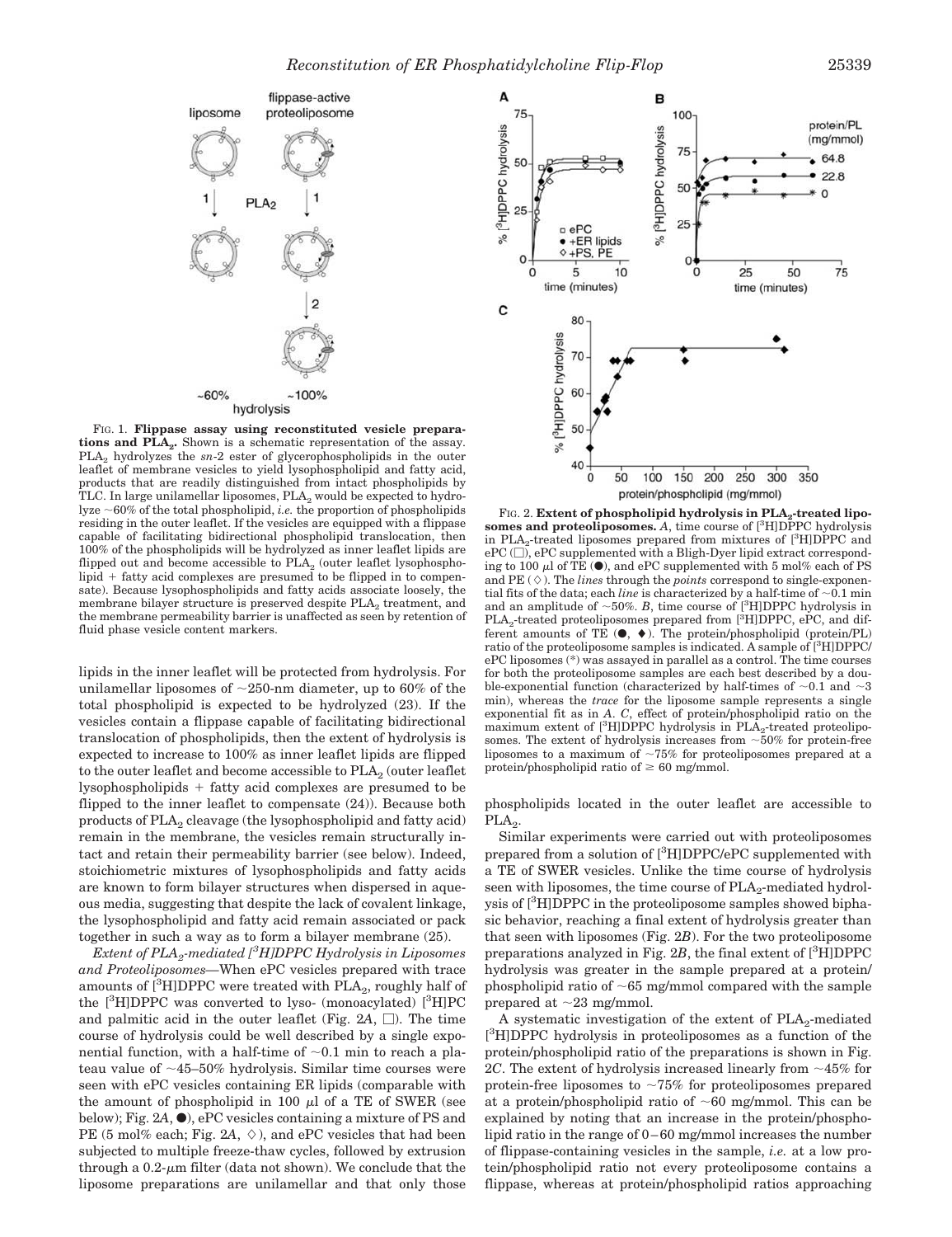60 mg/mmol the majority of proteoliposomes contain one flippase/vesicle on average. Thus the 0–60 mg/mmol regime is characterized by vesicles containing no or one flippase/vesicle, tending to zero flippases/vesicle at 0 mg/mmol and one flippase/ vesicle at 60 mg/mmol.

No additional hydrolysis was seen when the protein/phospholipid ratio was increased beyond  $~60$  mg/mmol. The reason for hydrolysis plateauing at  $\sim 75\%$  instead of 100% as suggested in the schematic in Fig. 1 is unclear (see "Discussion"). A maximum of 90–95% hydrolysis was achieved, however, when the membrane permeability barrier was disrupted by adding  $0.5\%$  Triton X-100 before the addition of PLA<sub>2</sub>. We interpret the data shown in Fig. 2*C* as follows. We propose that for proteoliposomes with a protein/phospholipid ratio of  $\sim 60$ mg/mmol, each vesicle in the preparation contains one flippase unit capable of transporting inner leaflet phospholipids to the outer leaflet where  $\text{PLA}_2$ -mediated hydrolysis to lysophospholipid and fatty acid occurs. Increases in protein/phospholipid ratio beyond  $\sim 60$  mg/mmol result in vesicles with more than one flippase unit/vesicle on average. An increase in the number of transporters beyond one/vesicle does not change the amplitude of transport (monitored as the extent of  $\text{PLA}_2\text{-mediated}$ hydrolysis) as seen by the hydrolysis plateau in Fig. 2*C* but is expected to increase the rate of transport as discussed below.

*Kinetics of PLA<sup>2</sup> -mediated [3H]DPPC Hydrolysis in Proteoliposomes—*The biphasic time course of [3H]DPPC hydrolysis in PLA<sub>2</sub>-treated proteoliposomes consists of an initial phase similar in rate and extent to that seen with liposomes, followed by a slower second phase (Fig. 2*B*). The initial phase corresponds to the rapid hydrolysis of phospholipids situated in the outer leaflet of the vesicles and is independent of the protein/phospholipid ratio of the proteoliposome preparation (Fig. 3*A*). We argue that the second, slower phase corresponds to the ratelimiting transbilayer movement of [3H]DPPC from the inner leaflet to the vesicle exterior, presumably accompanied by the compensatory inward flipping of PC and quasi-complexes of lyso-PC and fatty acid.

One prediction of this idea is that the second phase half-time will be independent of the protein/phospholipid ratio in the range of 0–60 mg/mmol in which proteoliposome preparations contain  $\leq$  one flippase/vesicle as discussed above, but will decrease proportionately once the protein/phospholipid ratio exceeds 60 mg/mmol and preparations have  $>$  one flippase/ vesicle on average. Fig. 3*B* shows that this is indeed the case. The transbilayer movement of  $\lceil^3H\rceil$ DPPC in vesicles equipped with a single flippase unit is characterized by a half-time of 3.3 min. As the protein/phospholipid ratio increases past 60 mg/ mmol, the half-time of transbilayer translocation decreases. The slope of the line drawn in the  $>60$  mg/mmol regime in Fig. 3*B* corresponds to a decrease in rate proportional to the increase in the protein/phospholipid ratio.

*Proteolysis Reduces the Extent of [3H]DPPC Hydrolysis in PLA<sup>2</sup> -treated Proteoliposomes—*The data presented in Figs. 2 and 3 suggest that specific membrane proteins in the TE are required to translocate [3H]DPPC from the inner leaflet to the outer leaflet of proteoliposomes (see "Discussion"). To test this further, we investigated the effect of proteolysis on the extent of  $[^{3}H]$ DPPC hydrolysis in PLA<sub>2</sub>-treated proteoliposomes. Proteoliposomes (protein/phospholipid ratio  $\sim$ 37 mg/mmol) were incubated with trypsin for 20 min at room temperature after which the trypsin was inactivated by the addition of trypsin inhibitor (a control sample was incubated with a combination of trypsin and trypsin inhibitor). The proteoliposomes were then assayed for their ability to translocate  $[{}^{3}H]DPPC$ . As shown in Fig. 4*A*, trypsin treatment resulted in a reduction in the number of flippase-active vesicles (seen as a reduction in the extent



FIG. 3. **Kinetics of [3H]DPPC hydrolysis in proteoliposomes.** *A* and *B*, data were collected from four independent experiments in which proteoliposomes, prepared at different protein/phospholipid ratios, were treated with  $\text{PLA}_2$ . In each case the time course of hydrolysis was fit to a double-exponential function. The graph in *A* shows the half-time for the first exponential phase, *i.e.* the first kinetic event during  $[^3H]D-$ PPC hydrolysis by  $\text{PLA}_2$  (see Fig. 1*A*), as a function of protein/phospholipid ratio. The *line* through the *points* represents a linear fit. The graph in *B* shows the half-time of the second exponential, *i.e.* the second kinetic event during  $[^{3}H]$ DPPC hydrolysis by  $PLA_{2}$  (see Fig. 1*A*), as a function of the protein/phospholipid ratio. The different *symbols* correspond to different experimental sets of data, obtained on different occasions with different SWER preparations. Because of some variation among experimental sets, the sets were normalized to facilitate presentation in one graph. The half-times in the regime  $\leq 60$  mg/mmol ranged from 2 to 5.4 min, with an average of 3.3  $\pm$  1.1 min (mean  $\pm$ S.D.). Thus a single point in the  $\leq 60$  mg/mmol region of the plot for each of the data sets was set at 3.3 min, and the remainder of the data within the set were scaled accordingly. For example, for the data depicted by the *solid squares*  $(\blacksquare)$  the second exponential phase half-time was determined to be 2 min and 1 min for the samples prepared at a protein/ phospholipid ratio of 60 and 150 mg/mmol, respectively. These values were scaled to 3.3 and 1.65 min, respectively, for display in the graph in *B*. Similarly, for the experiment depicted by the *open squares*  $(\Box)$ , the second exponential phase half-time was determined to be 5.4 and 3.8 min for samples prepared at 25 and 85 mg/mmol, respectively. These values were scaled to 3.3 and 2.3 min, respectively, for display in the graph in *B*.

of  $\binom{3}{1}$ DPPC hydrolysis in the slow kinetic phase) by about 30% and a decrease in the rate of flipping (by a factor of  $\sim$ 1.7). Increasing amounts of trypsin caused progressively greater effects (Fig. 4*B*). These data confirm that transbilayer movement of <sup>[3</sup>H]DPPC requires the participation of trypsin-sensitive membrane proteins.

*Vesicle Intactness during PLA<sup>2</sup> Treatment—*PLA<sup>2</sup> treatment results in hydrolysis of up to 75% of the phospholipid in proteoliposome preparations of  $\geq 60$  mg/mmol. To verify that the barrier function of the membrane is not compromised under these conditions and that  $PLA_2$  does not have direct access to phospholipids in the inner leaflet of the vesicles, we tested the ability of the vesicles to retain soluble content markers that were trapped in the vesicle interior during reconstitution. In preliminary experiments we trapped [3H]mannose in liposomes and proteoliposomes and measured the extent to which  $\binom{3}{1}$ mannose leaked of the vesicles in response to  $\text{PLA}_2$  treatment for 60 min. Vesicles were centrifuged after  $\text{PLA}_2$  treatment, and an aliquot of the supernatant was taken for liquid scintillation counting. The results showed that  $\sim$ 8–10% of the [<sup>3</sup>H]mannose radioactivity in the vesicle sample was released and that this level of leakage occurred in both liposomes and proteoliposomes irrespective of  $\text{PLA}_2$  treatment (result not shown).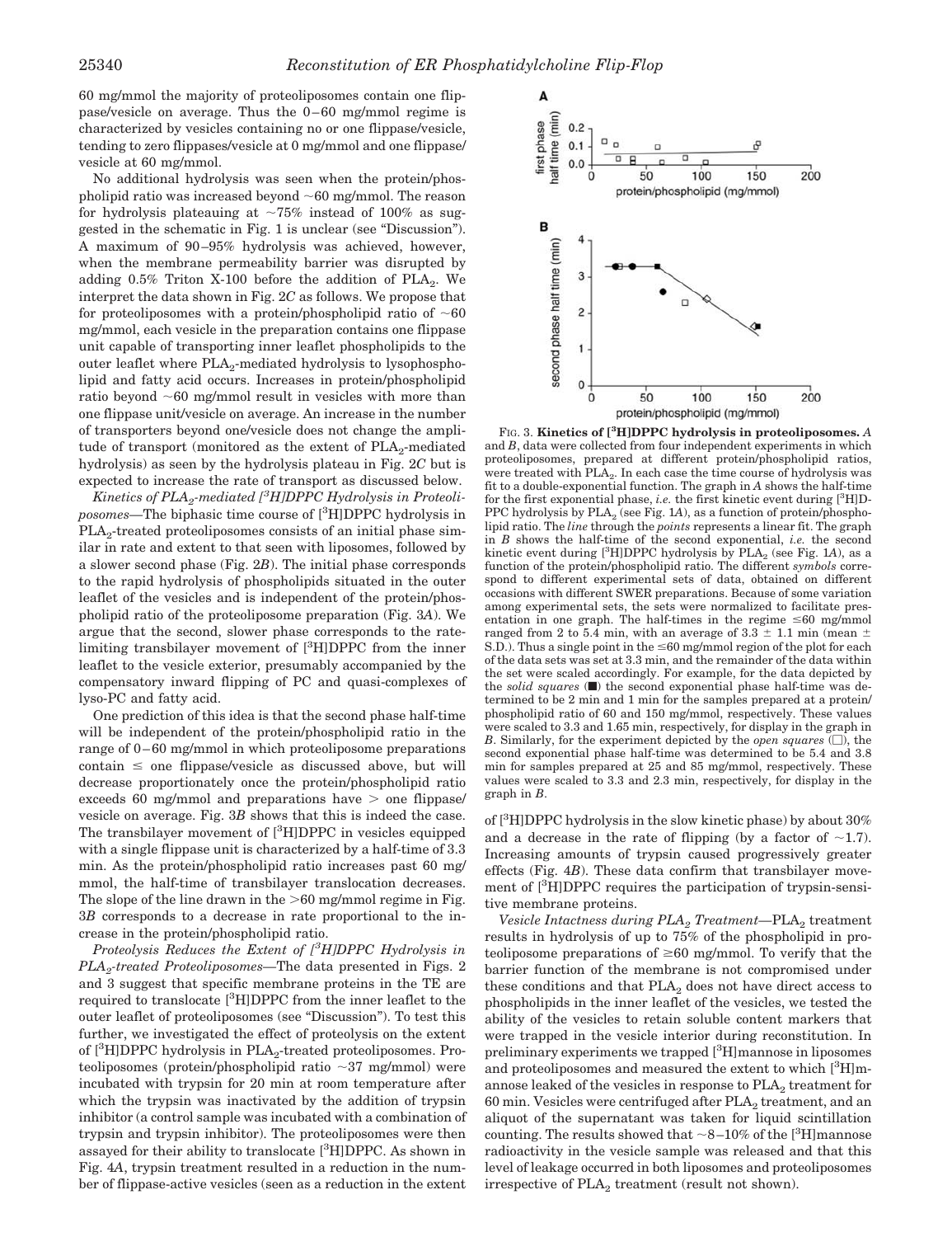

FIG. 4. **Protease sensitivity of PLA<sup>2</sup> -mediated [3H]DPPC hydrolysis in proteoliposomes.** *A*, effect of protease treatment on the extent of PLA<sub>2</sub>-mediated [<sup>3</sup>H]DPPC hydrolysis. Proteoliposomes (protein/phospholipid ratio  $\sim$  37 mg/mmol) were incubated with a combination of trypsin and trypsin inhibitor (0.3 and 0.6 mg/ml, respectively) (control) or with 0.3 mg/ml trypsin for 30 min at room temperature before adding excess trypsin inhibitor to stop proteolysis. The vesicles were then treated with  $\text{PLA}_2$  for different periods of time. The plot shows data points and double-exponential fits of the time course of [<sup>3</sup>H]DPPC hydrolysis in control and trypsin-treated vesicles. For both plots the half-time and amplitude of the first exponential phase were  $-0.04$  min and  $\sim$  36%, respectively. The second exponential phase was characterized by half-times of 2.4 min (control) and 4.2 min (trypsintreated) and amplitudes of 30.6% (control) and 22.5% (trypsin-treated). *B*, effect of increased proteolysis. Proteoliposomes (protein/phospholipid ratio  $\sim$ 37 mg/mmol) were treated with different amounts of trypsin  $(0.3-0.9 \text{ mg/ml})$  before the extent of  $\text{PLA}_2$ -mediated hydrolysis in the second kinetic phase was assessed (see Fig. 1*A*). The extent of hydrolysis during the first kinetic phase was assessed at 1 min after the addition of  $\text{PLA}_2$  (43.6  $\pm$  2.0% (mean  $\pm$  S.D.)), whereas total hydrolysis was assessed 60 min after the addition of  $\text{PLA}_2$ . The extent of  $\text{PLA}_2$ mediated hydrolysis in the second kinetic phase was calculated as [<sup>3</sup>H]DPPC hydrolysis at 60 min minus [<sup>3</sup>H]DPPC hydrolysis at 1 min. The extent of  $\text{PLA}_2\text{-mediated hydrolysis}$  in the control (0 mg/ml trypsin) sample is an average obtained from samples in which proteoliposomes were incubated with buffer alone or with a combination of trypsin and trypsin inhibitor as in *A*.

We confirmed this result using a different leakage assay in which FITC-dextran (molecular mass  $\sim$  4,300 Da) was trapped at a self-quenching concentration within the vesicles. FITC- $\rm{dextran\text{-}containing}$  vesicles were treated with  $\rm{PLA}_2$  to measure [<sup>3</sup>H]DPPC transport. Mock-treated samples were used as controls. Total FITC-dextran fluorescence in the sample was determined after treating the vesicles with 0.5% Triton X-100 to release all of the trapped fluorescent reporters. The results reinforced the data obtained with  $[{}^{3}H]$ mannose: there was no detectable leakage of FITC-dextran from liposomes and proteoliposomes treated for 20 min with  $PLA_2$  and only a low level of leakage  $(6 \pm 2\%$  of the total, detergent-released signal) in vesicles treated for 60 min with  $\text{PLA}_2$ . Trypsin-treated vesicles, such as those described in Fig. 4, displayed identical characteristics (data not shown). We conclude that  $\text{PLA}_2$  treatment does not disrupt the membrane permeability barrier in samples treated for 20 min, a time period more than sufficient to reach equilibrium in the transport/hydrolysis assays shown in Fig. 2, *A* and *B*.

*Fractionation of the TE to Generate Fractions Enriched in Flippase Activity—*As an initial step toward purifying a phospholipid flippase from rat liver ER, we chromatographed the TE on ion exchange resins. The TE was first incubated with preequilibrated DE52 anion exchange resin, and the unbound protein was incubated further with CM-Sepharose fast flow cation exchange resin. Incubations were carried out in batch mode. Unfractionated TE and samples of unbound material at both stages of incubation with the ion exchange resins were mixed with <sup>[3</sup>H]DPPC and ePC and reconstituted into proteoliposomes. The proportion of each fraction taken for reconsti-



FIG. 5. **Fractionation of the TE and production of a protein** fraction enriched in flippase activity. TE (adjusted to 20 mm Tris-HCl, pH 8.0, 25 mM NaCl, 1% Triton X-100) was incubated with preequilibrated DE52 resin as described under "Experimental Procedures." The supernatant (fraction 1) was removed, adjusted to 20 mm citrate buffer, pH 4.0, 25 mM NaCl, 1% Triton X-100, and incubated with preequilibrated CM-Sepharose fast flow resin. The supernatant (fraction 2) was collected. Unfractionated TE and fractions 1 and 2 were reconstituted such that the resulting protein/phospholipid ratio was in the linear range of the  $PLA_2$  assay (the TE sample, fraction 1, and fraction 2 were reconstituted at  $\sim$  25,  $\sim$  16, and  $\sim$  1.5 mg/mmol, respectively). Flippase activity was calculated as described under "Experimental Procedures." *A*, enrichment of flippase activity in different fractions (normalized to the specific activity of the unfractionated TE set at 1 (indicated by the *horizontal line*). *B*, recovery of flippase activity normalized to the activity in the TE (set at 100%). *C*, silver-stained SDS-PAGE (12% acrylamide) gel of the TE (0.5 equivalent) and fractions 1 and 2 (1 equivalent each). The *numbers* on the *left* indicate the relative positions of molecular mass markers.

tution was adjusted to yield proteoliposomes with a protein/ phospholipid ratio in the linear range of the hydrolysis response. The specific activity of a particular sample was determined by normalizing the extent of "second-phase" hydrolysis to the protein/phospholipid ratio of the preparation.

Fig. 5*A* shows that flippase activity is enriched successively in TE samples passed sequentially over DE52 and CM-Sepharose resins  $(A)$ , yielding a fraction  $\sim$  15-fold enriched in flippase activity compared with the TE. The final recovery of activity was  $\sim$ 20% (Fig. 5*B*). Fig. 5*C* shows silver-stained SDS-PAGE protein profiles of unfractionated TE, material not bound to DE52, and material passed over both DE52 and CM-Sepharose. The simplification of the protein profile after successive incubations with the two resins is evident (Fig. 5*C*). These data indicate that the  $\rm{PLA}_2$ -based assay can be used to monitor fractionation of the TE to generate simplified protein fractions enriched in flippase activity.

### DISCUSSION

We describe procedures to measure the transbilayer translocation of DPPC in proteoliposomes reconstituted from rat liver ER. The principal features of the translocation assay are that (i) it utilizes a membrane-embedded "natural" phospholipid rather than a phospholipid analog as transport reporter; (ii) it allows measurement of the kinetics of transbilayer transport of a natural phospholipid; and (iii) it can be used to guide the purification of a flippase from a detergent extract of ER. Using the assay we were able to demonstrate the main conclusions of our previous work on an ER-derived flippase reconstitution system in which dibutyroyl-PC was used as the transport reporter (17) while importantly extending these earlier results to measure the kinetics of transbilayer transport.

*Intactness of PLA<sup>2</sup> -treated Vesicles Used in the Flippase As* $say$ —PLA<sub>2</sub> is an interfacial enzyme that operates in either a highly processive, vesicle-associated scooting mode and/or a less processive hopping mode in which it can dissociate from one vesicle and associate with another (26, 27). Our assay conditions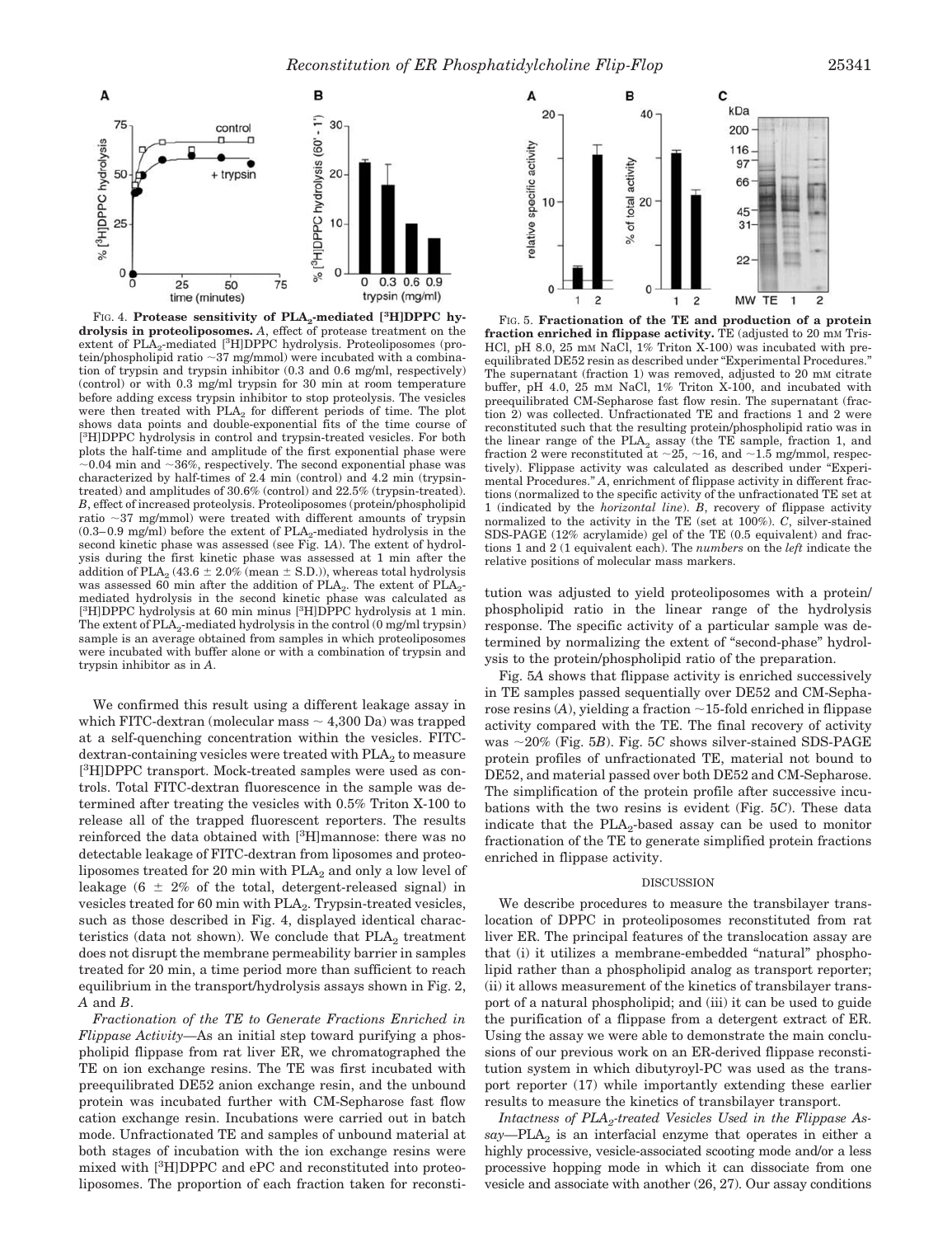ensure that regardless of whether hopping occurs appreciably, the ratio of vesicles to  $PLA_2$  is such that each vesicle is likely to have at least one bound  $\text{PLA}_2$  molecule. Once associated with the vesicle surface, PLA<sub>2</sub> hydrolyzes outer leaflet phospholipids rapidly, causing the hydrolysis of  $~15\%$  of the total phospholipid with a half-time of  $\sim$  0.1 min (Fig. 2A). This is the result seen with liposomes prepared from ePC, or mixtures of ePC with other lipids, consistent with previous reports (28, 29).

A potential concern with the assay is that the massive hydrolysis of vesicle phospholipids caused by  $\text{PLA}_2$  treatment (Fig. 2) could promote phospholipid flip-flop as well as vesicle disintegration. PC may be viewed as a cylindrically shaped phospholipid, whereas lyso-PC may be regarded as an inverted cone (30), the presence of which may create molecular packing defects leading to increased flip-flop and bilayer collapse. The limited hydrolysis seen with liposomes (maximum 45%, corresponding well with the proportion of phospholipids located in the outer,  $\text{PLA}_2$ -accessible monolayer; see below for a detailed discussion of the extent of hydrolysis), as well as the protease susceptibility of flipping seen in proteoliposomes argue strongly against the idea that lyso-PC causes flipping in the reconstituted vesicle system. Our experimental tests of the retention of trapped [<sup>3</sup>H]mannose and FITCdextran in  $\text{PLA}_2$ -treated liposomes and proteoliposomes strongly suggest that  $\text{PLA}_2$ -treated vesicles remain intact under our experimental conditions. Similar observations have been reported previously in studies of  $\text{PLA}_2$ -treated mitochondrial outer membrane vesicles (31).

A plausible explanation for the noneffect of lysophospholipid on flipping and membrane integrity is that the vesicles contain the other product of PLA<sub>2</sub> hydrolysis, namely free fatty acid. Geometric considerations dictate that the presence of a fatty acid adjacent to a lysophospholipid molecule would correct any molecular packing defect caused by the lysophospholipid alone because the quasi-complex of lysophospholipid and fatty acid would have a bilayer-promoting cylindrical shape. Indeed, work by Jain and co-workers (25) demonstrated that a stoichiometric mixture of fatty acid and lyso-PC forms a membrane bilayer structure even though the individual components form micelles when dispersed in aqueous media. These results, together with other studies showing that liposomes maintain their integrity even when their outer monolayer of phospholipids is completely degraded by PLA<sub>2</sub> but collapse when outer leaflet fatty acids are extracted by bovine serum albumin (29, 32), support the idea that the simultaneous presence of both products of PLA<sub>2</sub> hydrolysis preserves the membrane barrier function.

*Extent of Hydrolysis by PLA2—*The maximum hydrolysis achieved by PLA<sub>2</sub> treatment of proteoliposomes was  $\sim$ 75% (Fig. 2*C*). As described under "Results" and discussed briefly below, we argue that proteoliposome preparations in which maximal hydrolysis is achieved contain  $\geq$  one flippase/vesicle. In such vesicles, both PC and lyso-PC-fatty acid complexes would have access to both leaflets of the vesicle membrane, and hydrolysis would be expected to go to completion as suggested in the schematic in Fig. 1. The reason for the incomplete hydrolysis is unclear, but it may have to do with a number of factors, including product inhibition caused by accumulation of lysophospholipids and fatty acids in the outer leaflet, changes in surface potential accompanying product formation (27), limited phase separation of lysophospholipids and fatty acids away from intact phospholipids (32), and the potentially limiting extent of compensatory inward movement of lysophospholipids and fatty acids resulting from the preference of lysophospholipids for the convex outer monolayer of the vesicles (28–30).

Although these ideas are partly speculative, they form the basis for rationalizing the limited hydrolysis seen in liposomes

and matching this to the hydrolysis seen in flippase-equipped proteoliposomes. Light scattering measurements indicate that the liposomes and proteoliposomes in our experiments have an average diameter of  $\sim$ 250 nm, from which it can be deduced that  $~60\%$  of the phospholipids are located in the outer monolayer and  $\sim$ 40% in the inner monolayer. PLA<sub>2</sub> treatment of liposomes results in hydrolysis of 45% of the total phospholipid, *i.e.*  $\sim$ 75% of the outer leaflet phospholipid is converted to lyso-PC on  $\text{PLA}_2$  treatment, with  $\sim$ 25% of the PC remaining intact. If it is assumed that once this surface proportion of intact phospholipid and lysophsopholipid/fatty acid is reached no further hydrolysis is possible for the reasons suggested above, then it can be deduced that in  $\text{PLA}_2\text{-treated}$ , flippaseequipped proteoliposomes the outer leaflet would contain 45% lyso-PC  $+$  15% PC, and the inner leaflet would contain 30% lyso-PC  $+$  10% PC (percentages of total phospholipid). Thus total hydrolysis in proteoliposomes would be 75%, which fits with our experimental observations.

*Abundance of the Flippase Relative to Reconstituted ER Membrane Proteins—*The dose-response plot in Fig. 2*C* can be used to calculate the abundance of the flippase among detergent-solubilized and reconstituted ER membrane proteins. At the inflection point  $(~60$  mg/mmol) of the dose-response plot, each proteoliposome is expected to contain a single flippase on average: for preparations in the range of 0–60 mg/mmol, vesicles contain either no or one flippase/vesicle, whereas for samples prepared at  $>60$  mg/mmol, vesicles contain one or more flippases/vesicle on average. Liposomes and proteoliposomes with an average diameter of  $\sim$ 250 nm contain  $\sim$ 550,000 phospholipids/vesicle<sup>3</sup> (23, 33). Using this figure and assuming that the mean molecular mass of ER membrane proteins is  $\sim$  50 kDa (based on analyses of baby hamster kidney cell ER preparations; see Ref. 34), each vesicle prepared at  $~60$  mg/mmol contains  $~660$  protein molecules on average. This implies that the abundance of functional flippases is about 1 in 660 or 0.15% by weight of reconstituted ER membrane proteins. This estimate is very similar to the 0.2% figure we deduced in our work using dibutyroyl-PC as transport reporter (17), as well as the estimate of 0.6% obtained in an earlier study (35).

*Kinetics of Transbilayer Transport—*The biphasic time courses of  $\rm{PLA}_2$ -mediated DPPC hydrolysis in proteoliposomes provide an opportunity to assess the rate of phospholipid translocation. As described under "Results," the initial phase of hydrolysis can be characterized as a burst, representing rapid hydrolysis of outer leaflet phospholipids by  $\text{PLA}_2$ . The second, slower phase is dictated by the rate-limiting translocation of phospholipids from the inner to the outer leaflet and the likely compensatory inward translocation of lysophospholipids and fatty acids. For proteoliposomes prepared at a protein/phospholipid ratio of  $\leq 60$  mg/mmol, *i.e.* containing a single functional flippase/vesicle, the characteristic half-time of the second hydrolysis phase was determined to be 3.3 min (Fig. 3*B*). Thus, roughly 165,000 phospholipid molecules<sup>4</sup> are translocated across the bilayer in each direction by a single functional flip-

<sup>&</sup>lt;sup>3</sup> The proteoliposomes in our preparations were determined to have an average diameter of 250 nm by light scattering analysis. Assuming a bilayer thickness of  $\sim$ 4 nm and a phospholipid cross-sectional area of  $\sim$ 0.7 nm<sup>2</sup>, it can be calculated that each proteoliposome has  $\sim$  550,000 phospholipids on average, with  $\sim$ 330,000 in the outer leaflet and 220,000 in the inner leaflet (23, 33).

<sup>4</sup> Approximately 45% of the total phospholipid is hydrolyzed in the initial burst seen after the addition of  $PLA_2$ , *i.e.* 245,000 molecules representing  $\sim 75\%$  of the outer leaflet pool. To reach a maximum hydrolysis of  ${\sim}75\%$  as seen in proteoliposomes with a protein/phospholipid ratio of 60 mg/mmol,  $\sim$ 165,000 phospholipids ( $\sim$ 30% of the total phospholipid in the vesicle) must be flipped out (externalized) from the inner leaflet with the compensatory internalization of  $\sim$ 165,000 phospholipids and quasi-complexes of lysophospholipid and fatty acid.